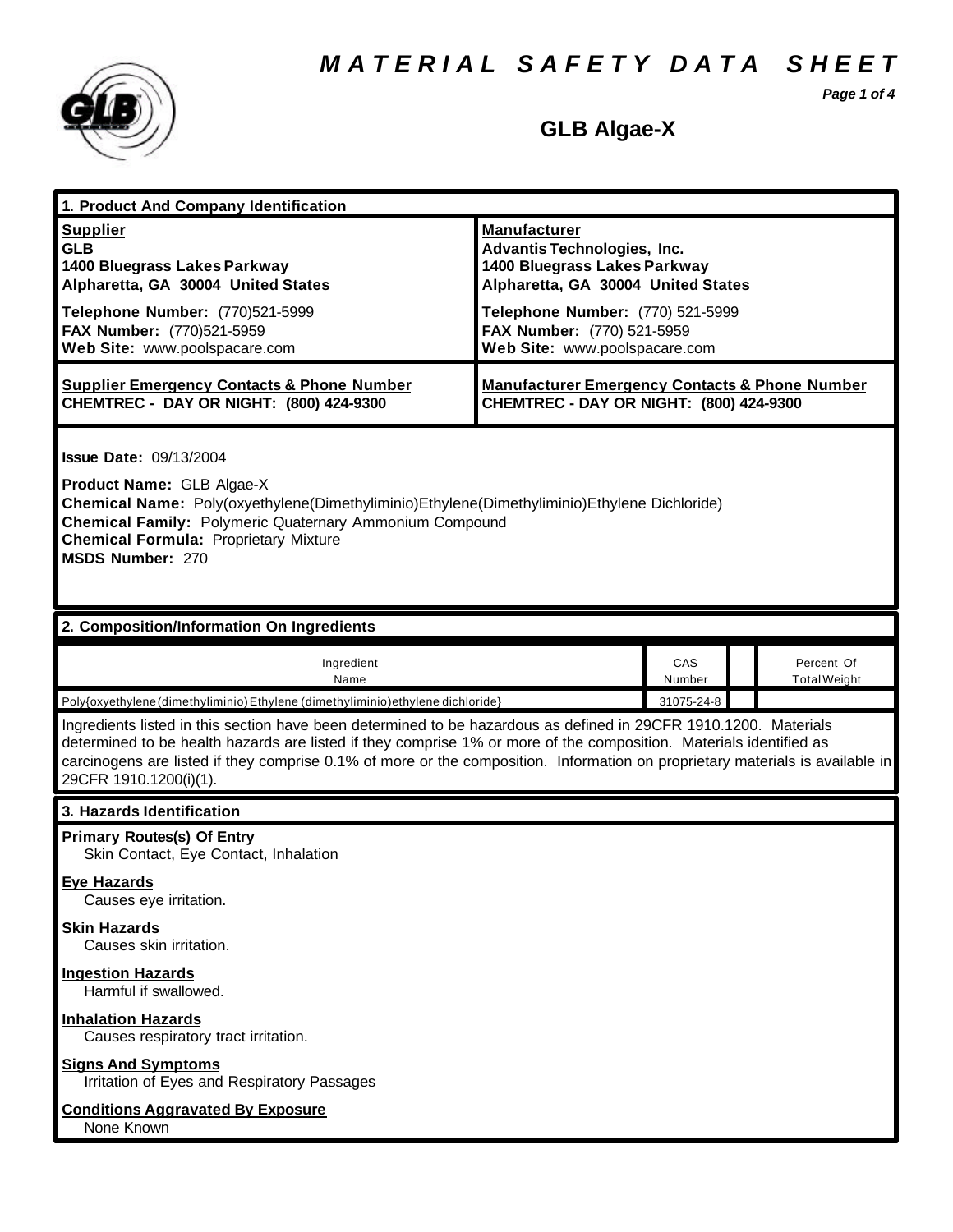# **GLB Algae-X**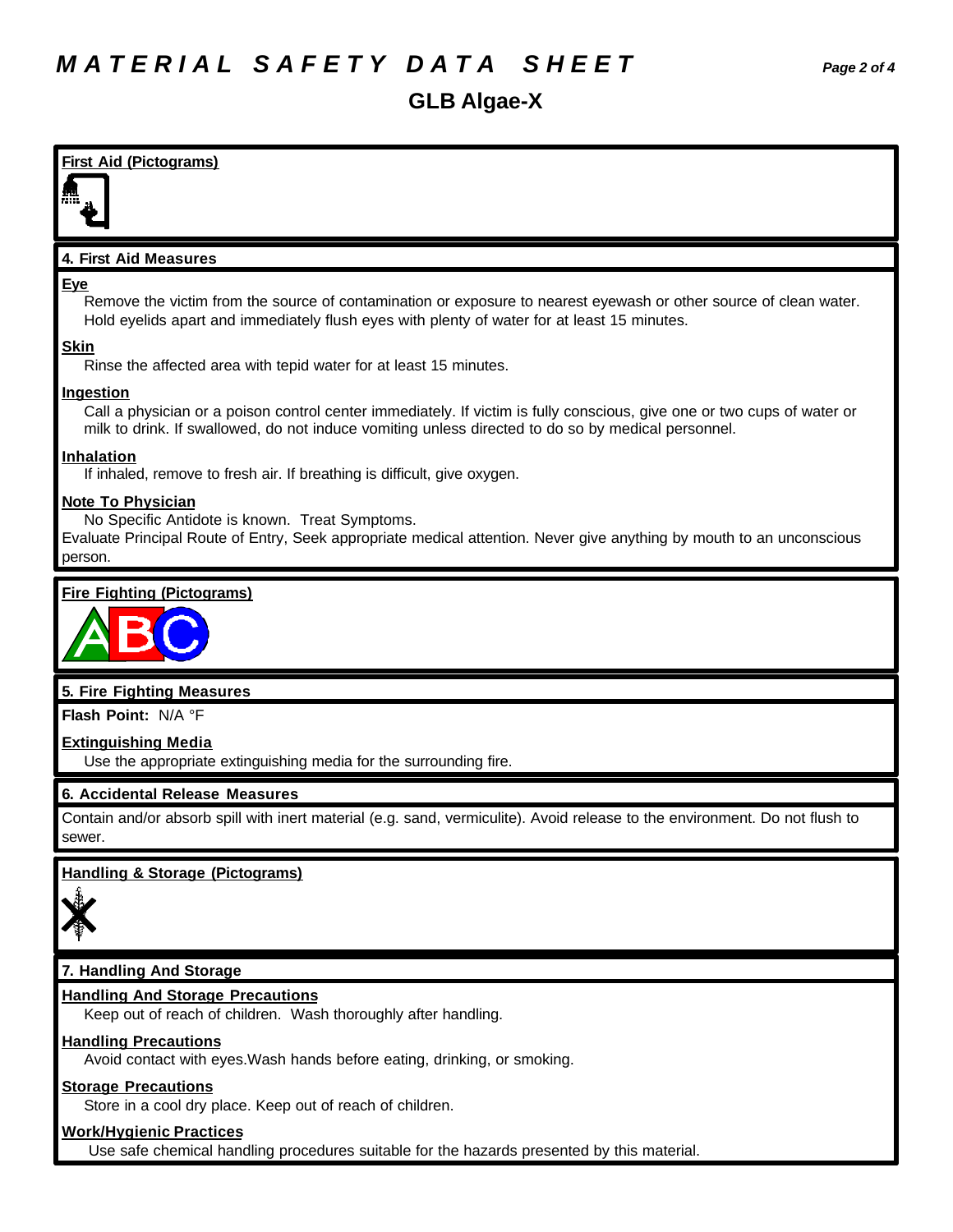# *M A T E R I A L S A F E T Y D A T A S H E E T Page 3 of 4*

# **GLB Algae-X**

| 7. Handling And Storage - Continued                                                                                                                                                                                                                                                                           |
|---------------------------------------------------------------------------------------------------------------------------------------------------------------------------------------------------------------------------------------------------------------------------------------------------------------|
| <b>Work/Hygienic Practices - Continued</b><br>Do not contaminate Water Food or Feed by storage or cleaning equipment.                                                                                                                                                                                         |
| <b>Protective Clothing (Pictograms)</b>                                                                                                                                                                                                                                                                       |
| 8. Exposure Controls/Personal Protection                                                                                                                                                                                                                                                                      |
| <b>Engineering Controls</b><br>Local exhaust acceptable. Special exhaust not required                                                                                                                                                                                                                         |
| <b>Eye/Face Protection</b><br>Safety glasses with side shields or goggles recommended.                                                                                                                                                                                                                        |
| <b>Skin Protection</b><br>Chemical-resistant gloves.                                                                                                                                                                                                                                                          |
| <b>Respiratory Protection</b><br>General room ventilation is normally adequate.                                                                                                                                                                                                                               |
| 9. Physical And Chemical Properties                                                                                                                                                                                                                                                                           |
| <b>Appearance</b><br>Tan colored liquid                                                                                                                                                                                                                                                                       |
| <b>Odor</b><br>Moderate                                                                                                                                                                                                                                                                                       |
| <b>Chemical Type: Mixture</b><br><b>Physical State: Liquid</b><br>Boiling Point: 212 °F<br><b>Specific Gravity: 1.07</b><br>Percent Volitales: Not established<br>Vapor Pressure: Not established<br>pH Factor: 6-8<br>Solubility: soluble<br>Viscosity: Not established<br>Evaporation Rate: Not established |
| 10. Stability And Reactivity                                                                                                                                                                                                                                                                                  |
| <b>Stability: Stable</b><br>Hazardous Polymerization: Will not occur                                                                                                                                                                                                                                          |
| <b>Incompatible Materials</b><br>Anionic Polymers                                                                                                                                                                                                                                                             |
| 11. Toxicological Information                                                                                                                                                                                                                                                                                 |
| No Data Available                                                                                                                                                                                                                                                                                             |
| 12. Ecological Information                                                                                                                                                                                                                                                                                    |
| No Data Available                                                                                                                                                                                                                                                                                             |